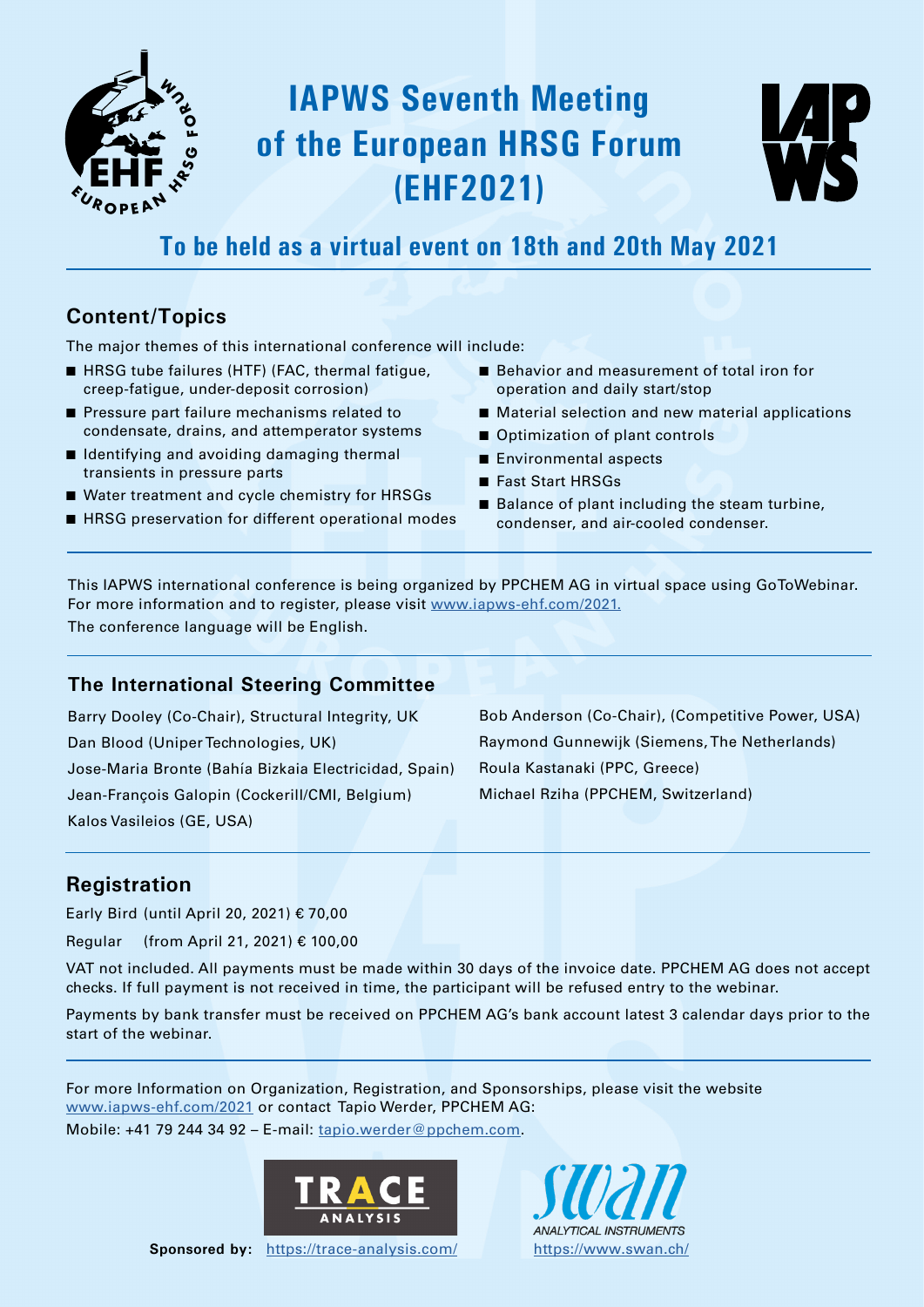

# **IAPWS Seventh Meeting of the European HRSG Forum (EHF2021) Initial Agenda**



|                 | Day 1 - Tuesday, 18th May 2021.<br>All Times are European Time (GMT + 1).<br>Each 25 minute presentation slot includes presentation plus 5 minutes question & answers                                                                                                            |
|-----------------|----------------------------------------------------------------------------------------------------------------------------------------------------------------------------------------------------------------------------------------------------------------------------------|
| 11:00           | Opening Remarks. Conference Chairmen: B. Dooley, Structural Integrity, UK, and<br>R. Anderson, Competitive Power Resources, USA.                                                                                                                                                 |
|                 | <b>Session 1.</b>                                                                                                                                                                                                                                                                |
| 11:15           | Adding a Level of Pressure at the Back End of an Existing HRSG to Further<br>Recover Heat - Fujeirah, Emirates.<br>R. Stevens and J.-F. Galopin, John Cockerill, Belgium.                                                                                                        |
| 11:40           | <b>On-Off or Control Valve.</b><br>P. Galik, Emerson Flow Controls, UK.                                                                                                                                                                                                          |
| 12:05           | Advanced Component Fatigue Monitoring Approaches using the Example of<br>a Boiler Recirculation Pump.<br>J. Rudolph, Framatome, Germany.                                                                                                                                         |
| 12:30           | Latest Research and Field Results on Safety and Efficiency of the PressureWave <sup>+</sup><br><b>Cleaning Process for HRSGs.</b><br>M. Keusch, BANG&CLEAN Technologies AG, Switzerland, and C. Jenni and<br>M. Sutter, ZHAW, University of Applied Science Zurich, Switzerland. |
| $12:55 - 13:25$ | <b>Open Discussion and Q&amp;A Period</b>                                                                                                                                                                                                                                        |
|                 | <b>Session 2.</b>                                                                                                                                                                                                                                                                |
| 14:00           | <b>Small Modular Once-Through Boilers.</b><br>J.-F. Galopin, John Cockerill, Belgium.                                                                                                                                                                                            |
| 14:25           | HRSG Superheater / Reheater Tube Failures: Creep or Fatigue?.<br>I. Perrin, Triaxis Power Consulting, USA.                                                                                                                                                                       |
| 14:50           | Drum Level Instrumentation and Compliance with PED and ASME Requirements.<br>J. Kolbus, Clark-Reliance, USA.                                                                                                                                                                     |
| 15:15           | Is Every Weld a Dissimilar Metal Weld?<br>J. Henry, Applied Thermal Coating, USA.                                                                                                                                                                                                |
| 15:40           | Updates on Cycle Chemistry Control (Including IAPWS) and FAC.<br>B. Dooley, Structural Integrity, UK.                                                                                                                                                                            |
| $16:05 - 16:40$ | <b>Open Discussion and Q&amp;A Period</b>                                                                                                                                                                                                                                        |